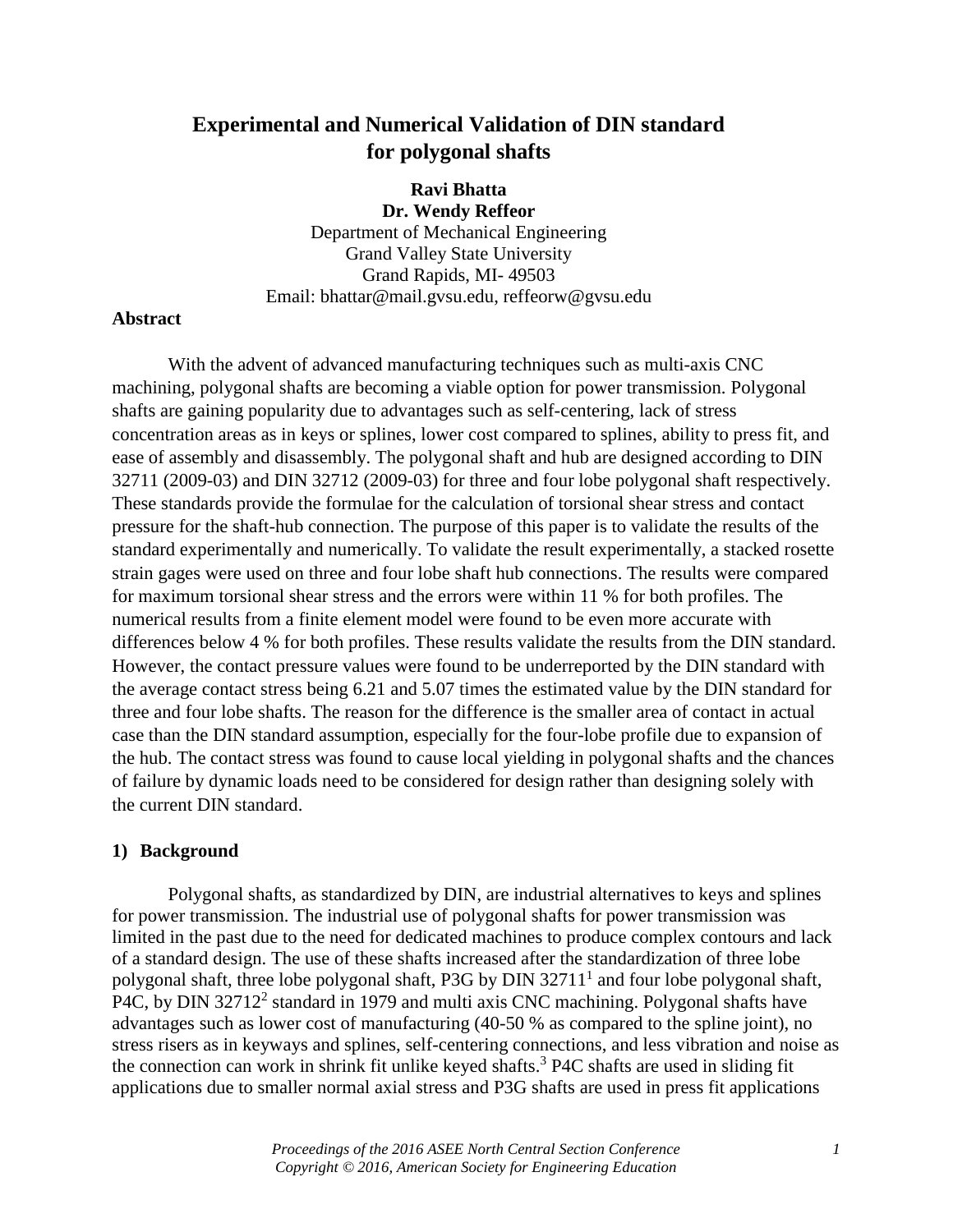for larger torque transmission due to larger contact area which helps to distribute the contact stress.

Due to the complex conformal contact between the shaft and the hub, there is no analytical solution for the contact stress. The stress analyses of polygonal profiles were developed by various writers as  $Orlov<sup>4</sup>$  and Musyl<sup>5</sup> and were based on very strong approximations that did not accurately reflect the real stress and strain state. The aim of these analyses was to find the critical stress in hub since the hub was supposed to expand under torsion and fail. The procedure attempted to simplify the geometry of the polygon connection by analogous mechanical models. For example, Musyl used circular segments for profile approximation.<sup>5</sup> This approach of Musyl is usually referred by the polygonal connection manufacturers.<sup>6</sup> The current DIN standard follows the approach of Musyl with revision later on to include geometry for CNC capabilities and provides approximation of torsional shear stress and contact pressure and is used by industries to design the shafts for static torsional loads.<sup>1,2</sup> The DIN standard is divided into two parts. The first part deals with the Generalities and Geometry and the second part deals with the Calculation and Dimensioning.

#### **2) Geometry**

The polygonal profile is a special case of an epitrochoidal curve. The equation of the curve is given in equation (1), where,  $d_m$  is the mean diameter of the profile, e is the eccentricity, n is the periodicity (number of lobes), *v* is the parameter,  $0 \le v \le 2\pi$ .

Cartesian Coordinates:

$$
x(v) = \left( \left( \frac{d_m}{2} - e \cos(nv) \right) \cos(v) - n e \sin(nv) \sin(v) \right)
$$
  
\n
$$
y(v) = \left( \left( \frac{d_m}{2} - e \cos(nv) \right) \sin(v) + n e \sin(nv) \cos(v) \right)
$$
\n(1)

 $\overline{1}$ 

Polar Coordinates:

$$
r(v) = \sqrt{\left(\frac{d_m}{2} - e \cos(nv)\right)^2 + (ne \sin(nv))^2}
$$
  
\n
$$
\phi(v) = v + \tan^{-1}\left(\frac{ne \sin(nv)}{0.5d_m - e \cos(nv)}\right)
$$
\n(2)

The P3G profile is a harmonic curve as described by equation (1) and (2) while the P4C profile is the superposition of the four lobe profile as described by equation (1) or (2) and a circle with diameter of the grinding diameter as shown in Figure 1, where  $d_1$  is the outer or grinding diameter,  $d_2$  is the inner diameter and  $d_m$  is the mean diameter.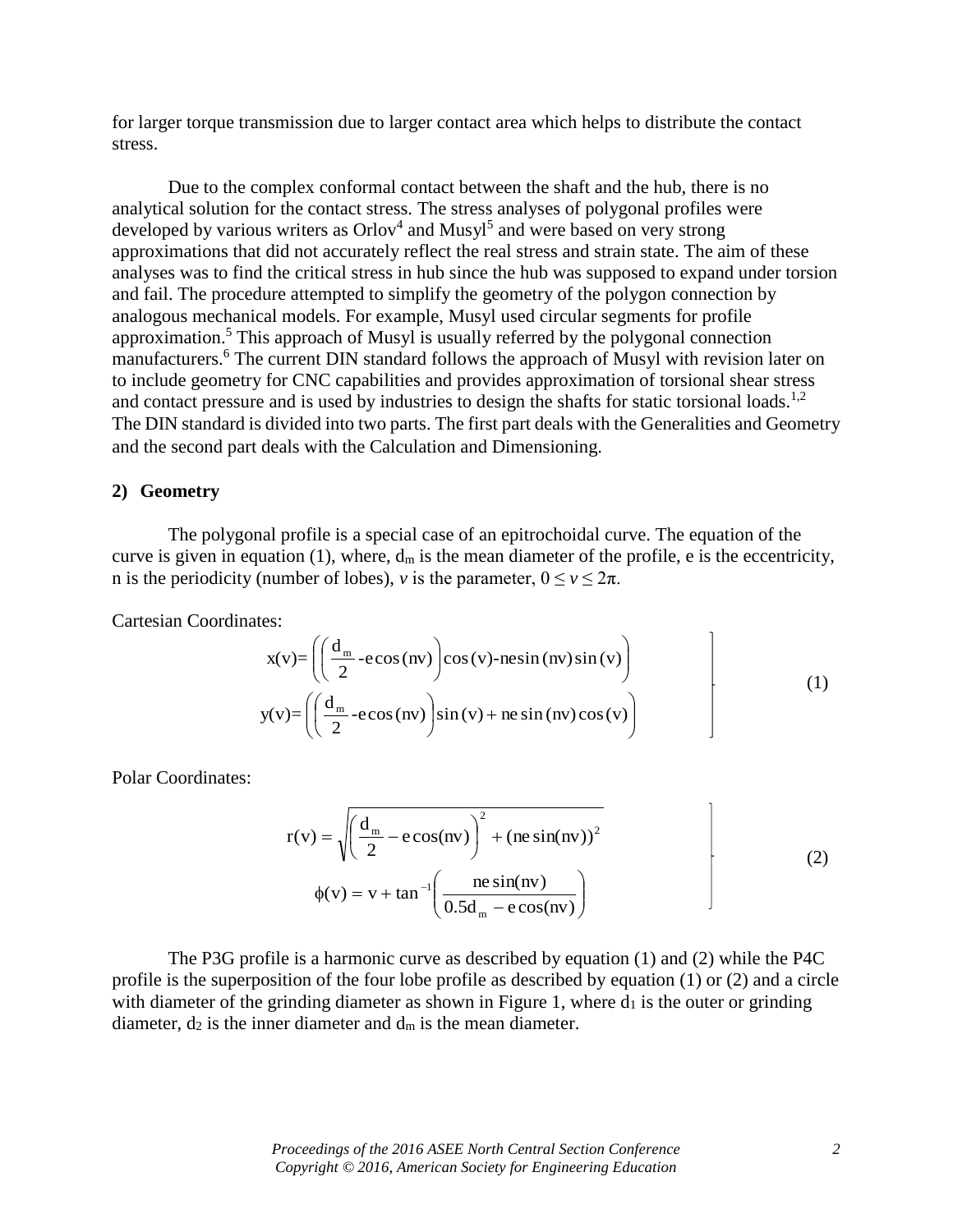

Figure 1: Profile parameters of the German DIN 32711 (P3G) and DIN 32712 (P4C) polygon standards.<sup>1,2</sup>

### **3) Load calculation**

The load calculation for P3G and P4C shaft are described in DIN standard.<sup>1,2</sup> The three lobe, P3G shaft hub connection, is described by the nominal diameter  $d_m$ , eccentricity e and related eccentricity  $d_{m}$ e . For P3G shaft hub connection subjected to a torsional load

$$
T = \tau \times Z_p \tag{3}
$$

is the applied torque, where,  $\tau$  is the torsional shear stress and

$$
Z_p = \frac{d_m + 4e}{d_m + 8e} \frac{A^4}{20l_p d_m} \tag{4}
$$

is the polar moment of resistance of the cross-section where,  $d_m$  is the mean diameter and

$$
A = \frac{\pi d_m^2}{4} - 4\pi e^2 \tag{5}
$$

is the cross-sectional area of the profile.

$$
I_p = \left(\frac{\pi d_m^4}{32} - \frac{3\pi d_m^2 e^2}{4} - 6\pi e^4\right)
$$
 (6)

is the polar moment of inertia of the cross-section.

$$
P = \frac{T_{\text{max}}}{1(\pi \text{ed}_{\text{m}} + \frac{d_{\text{m}}^2}{20})}
$$
(7)

is the surface pressure.

For P3G hub,

$$
t = 1.44 \times \sqrt{\frac{T_{\text{max}}}{\sigma \times l}} \text{ for } d_{\text{m}} \le 35 \text{ mm}
$$
  

$$
t = 1.2 \times \sqrt{\frac{T_{\text{max}}}{\sigma \times l}} \text{ for } d_{\text{m}} > 35 \text{ mm}
$$
 (8)

is the distance between the end of the profile and the outer circumference of the hub where, *l* is the width of the hub and  $\sigma$  is the allowable tensile stress.

The four lobe, P4C shaft hub connection, is described by grinding diameter  $d_1$ , the inside diameter  $d_2$  and ratio  $\frac{d_1}{d_2}$  for defining the shaft and hub profiles. The nominal diameter of four lobe shaft is given by  $d_m = d_2 + 2e$ . For P4C shaft hub connection subjected to a torsional load,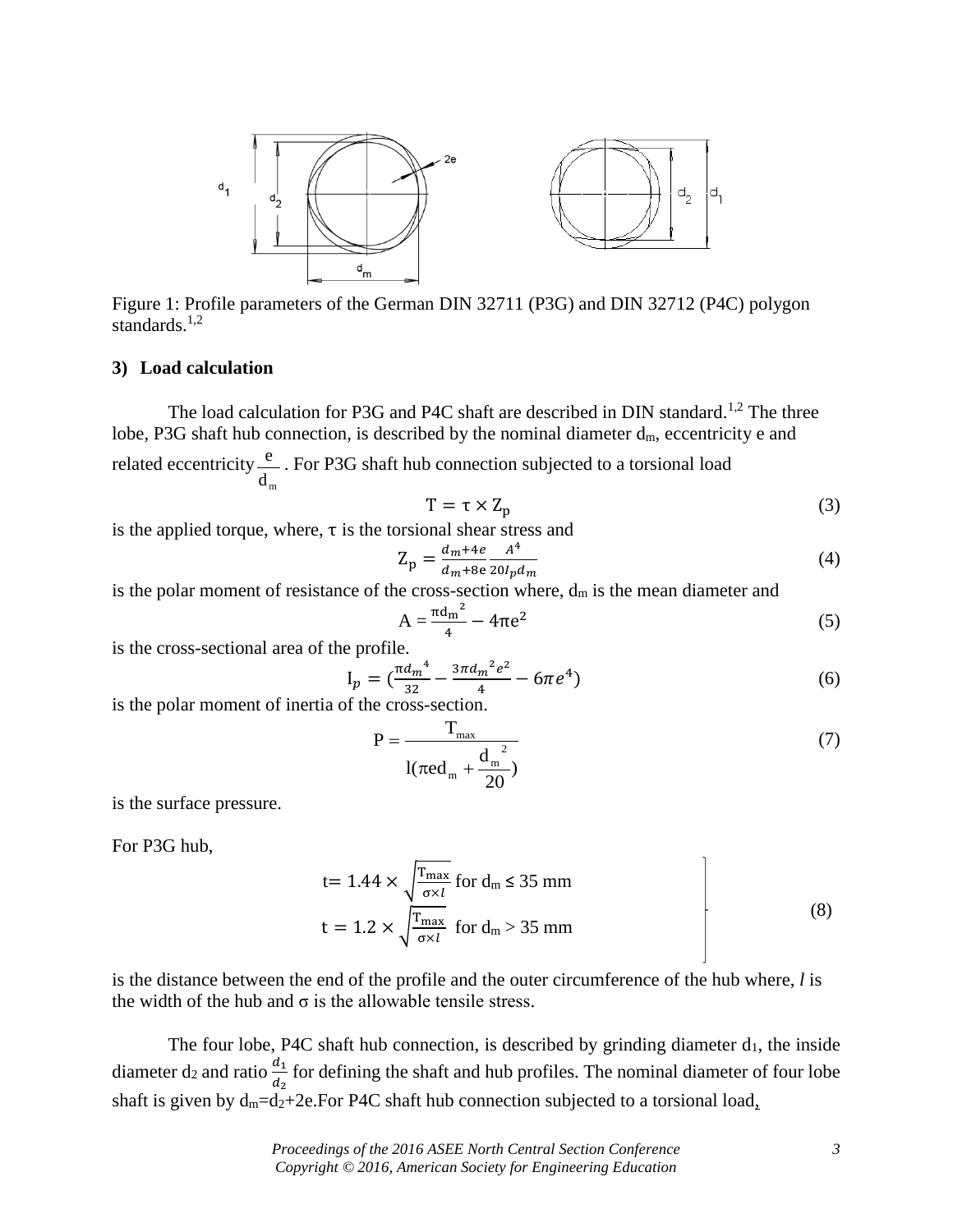$$
T = \tau \times Z_p \tag{9}
$$

is the applied torque where,  $\tau$  is the torsional shear stress and

$$
Z_p = 0.2d_2^{3}
$$
 (10)

is the polar moment of resistance of the cross-section.

$$
P = \frac{T_{\text{max}}}{1(\pi e_r d_r + \frac{d_r^2}{20})}
$$
(11)

is the surface pressure where,  $d_r = d_2+2e$  is the calculated theoretical diameter, e is the eccentricity,  $e_r = \frac{d_1 - d_2}{4}$  $\frac{-u_2}{4}$  is the theoretical eccentricity, ,  $d_1$  is the diameter of the circumscribed circle, *l* is the width of the hub, and  $\sigma$  is the allowable tensile stress. For P4C Hub,

$$
t = 0.7 \times \sqrt{\frac{T_{\text{max}}}{\sigma \times 1}}
$$
 (12)

is the distance between the end of the profile and the outer circumference of the hub

Although, the power transmission shafts would mostly be subjected to a torsional bending load rather than a pure torsional load, the design considering only torsional load can be used for short shafts and comparatively lower bending loads.

### **4) Validation**

Validation was conducted using experimental and numerical methods. Strain gages were used to conduct the experimental validation and the numerical validation was performed using finite element analysis. The validation process is explained as follows.

#### **4.1) Experimental Validation**

Strain gages were used to experimentally verify the results from DIN standard for P3G and P4C polygonal shaft and hub connections. For the purpose of the experiment, a polygonal shaft was subjected to a torsional load from the hub as shown schematically in Figure 2. The size of the shaft and hub are shown in Figure 3 for P3G and Figure 4 for P4C. The torsional shear stress developed in the shafts were evaluated using strain gages and the values were compared to the results from the DIN standard.



Figure 2: Loading for experimental setup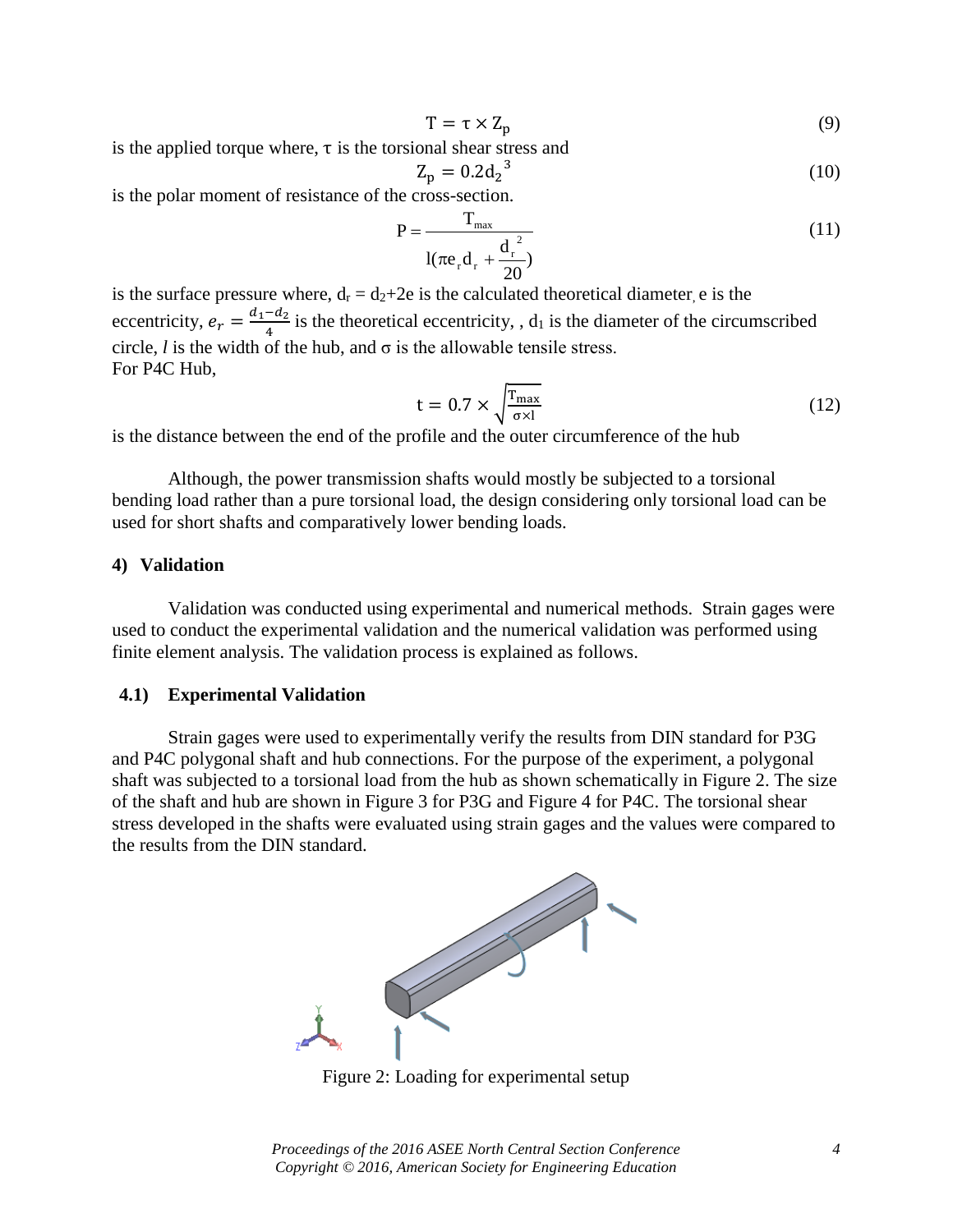

Figure 3: Dimension of P3G hub (left) and shaft (right)



Figure 2: Dimension of P4C hub (left) and shaft (right)

The experiment consisted of positioning the strain gage on the shaft, performing the experiment, and analyzing the results. The steps are briefly explained as follows:

## **4.1.1) Position of strain gage**

The objective of the experiment was to validate the stress calculated from DIN standard in the polygonal shaft hub connection. A stacked rectangular strain rosettes was used to measure strain for each polygonal shaft. The strain gage was aligned such that the middle strain gage was pointing in the axial direction, as shown schematically in Figure 5 (P3G) and Figure 6 (P4C), along the neutral axis of the shaft. The neutral axis was chosen to eliminate bending effects and to capture the maximum torsional shear stress, which occurs in the middle of the each side of the shaft.



Figure 3: Position of strain gage in P3G shaft

*Proceedings of the 2016 ASEE North Central Section Conference 5 Copyright © 2016, American Society for Engineering Education*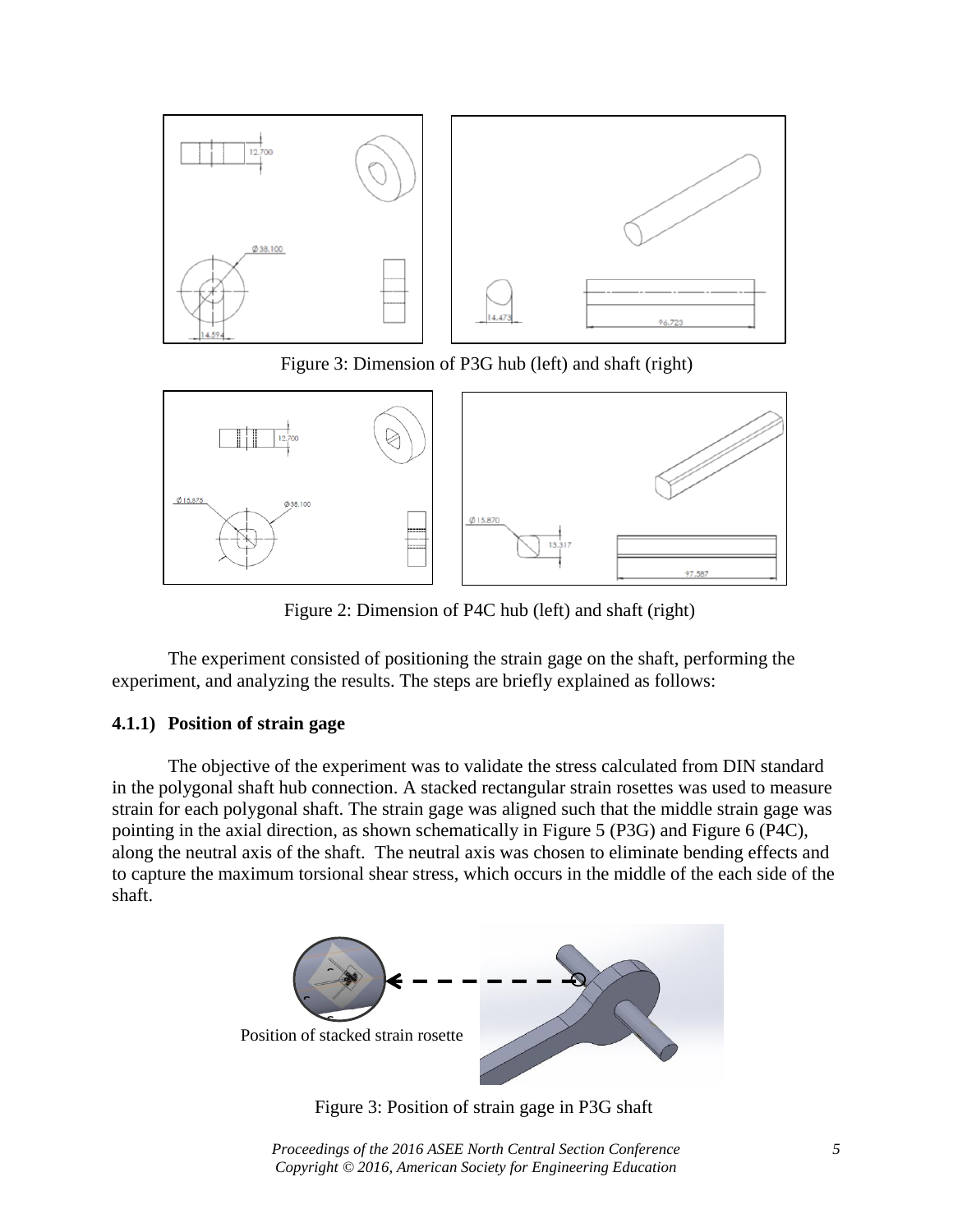

Figure 4: Position of strain gage in P4C shaft

## **4.1.2) Experimental Setup**

For the experimental setup, the hub was placed in the middle of the shaft. Although, the shaft was 152.4 mm in length, only 101.6 mm was maintained between the two supports so as to avoid any slipping at the edge. The schematic of experimental setup is shown in Figure 7. A load of 6.82 kg (15 lb) was hung from the straight wrench with the help of chain of 0.794 kg so as to provide a torque of 22.13 Nm. Although, a small bending load is applied on the shaft as a result of force transformation, the position of the gage on the neutral axis of the bending load nullifies its effect on the specimen yielding a pure torsional load. The rosette strain gage and individual strain gage were composed of encapsulated 120  $\Omega$  constantan metal foil with gage length of 0.787 mm.



## **4.1.3) Experimental Result**

Table 1 shows the result form the experiment using 4140 steel with Young's Modulus of Elasticity (E) of 209 GPa, Poisson's ratio (v) of 0.3, and Modulus of rigidity (G) of 80 GPa. The strain gage  $\varepsilon_2$  is the middle gage along the shaft axis. The reason for the axial normal strain is due to the slight rotation of the shaft around its axis due to the torsional load.

| <b>Strain Gage</b>     | P3G Value ( $\mu \varepsilon$ ) | P4C Value $(\mu \varepsilon)$ |
|------------------------|---------------------------------|-------------------------------|
| ε,                     |                                 |                               |
| $\varepsilon_{\gamma}$ |                                 |                               |
| ${\cal E}$             | -148                            |                               |

Table 1: Reading from the strain gage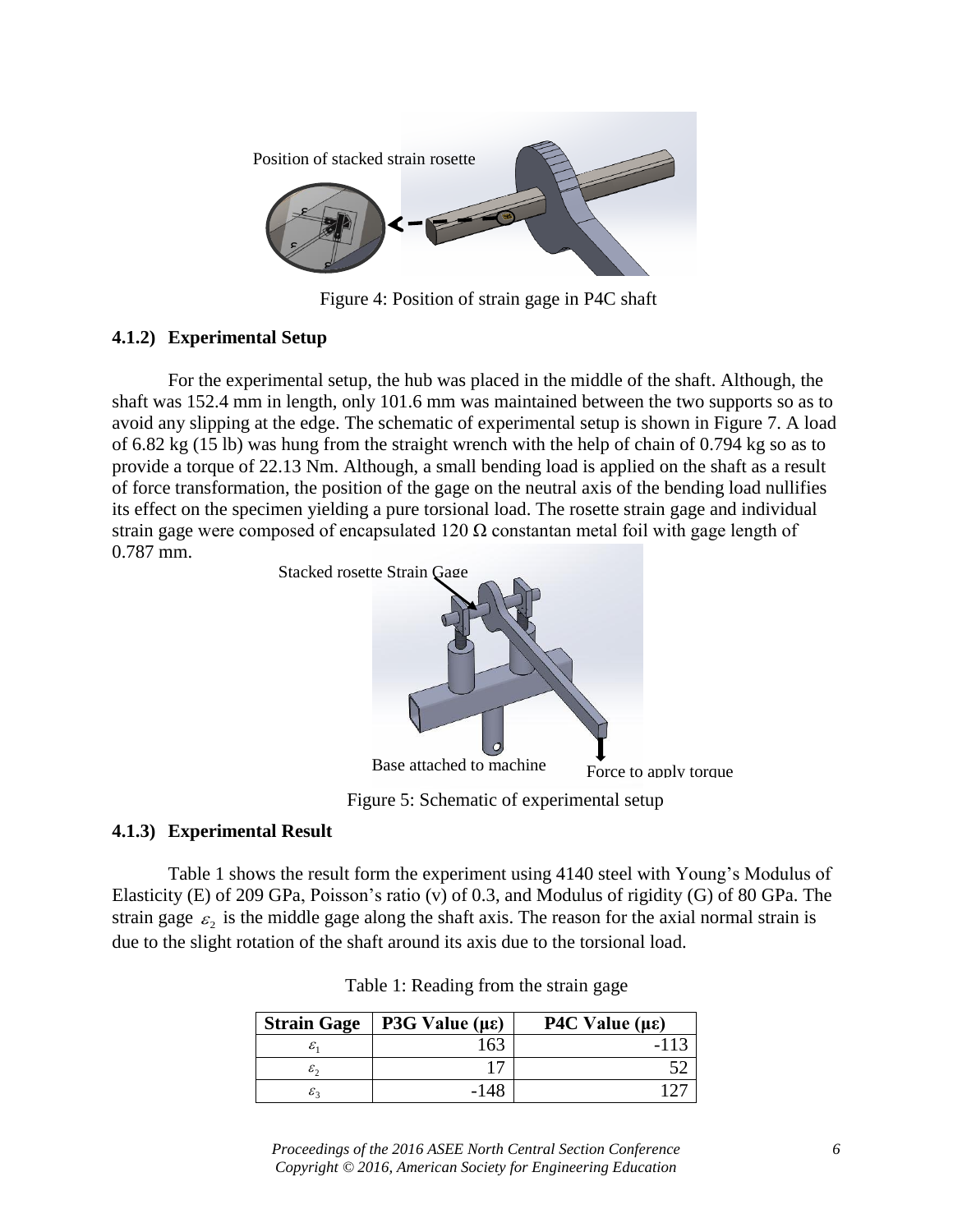The torsional shear stress calculated from strain values in Table 1 has been compared to the ones from the DIN standard in Table 2.

| <b>Connection</b> | <b>Torsional shear stress (MPa)</b> |                    |         |  |  |
|-------------------|-------------------------------------|--------------------|---------|--|--|
|                   | <b>DIN</b>                          | <b>Strain Gage</b> | % Error |  |  |
| P <sub>3</sub> G  | 22.22                               | 24.93              | 10 87   |  |  |
| P4C               | 23.33                               | 21.50              | 85'     |  |  |

Table 2: Table showing the comparison of DIN and experimental results

From Table 2, the result from the strain gage and the DIN standard are found to be close to each other with percentage error below 11 %. The reason for the discrepancy is due to the small rotation of the shaft due to the load. Since, the results are below 11 % and do not vary more than 2.71 MPa from each other, the DIN standard is fairly accurate in representing the torsional shear stress in the polygonal shaft.

## **4.2) Numerical Validation**

The conformal contact between the shaft and the hub in a polygonal connection leads to a complex tri-axial stress, for which there is no analytical solution. The values provided from the DIN standard are the maximum torsional shear stress and the contact pressure for a pure torsional load. To verify the values from the DIN standard, a nonlinear finite element model of P3G and P4C connections were analyzed using ANSYS 15.0.7 software. To match the requirements of the DIN standard, a line to line fit between the shaft and the hub without considering the friction were modeled. The finite element model was made with a hub and shaft of size as shown in Figure 3 and 4 for P3G and P4C with the hub at the center of the shaft and fixed in all directions at the edge except axial. The P3G profile had a nominal diameter of 14.478 mm and eccentricity of 0.508 mm and the P4C profile had outside diameter of 15.875 mm, inside diameter of 13.335 mm and eccentricity of 1.905 mm. The considerations for the model were as follows:

- Only half of the model along the axis was considered for analysis as shown in Figure 8 and symmetry was applied for the other half.
- The contact solution formulation chosen was augmented Lagrangian that takes into consideration advantages of both the penalty and Lagrangian method
- The contact behavior was chosen as symmetrical, which meant that neither the target nor the contact can penetrate each other
- The number of iterations was set to 100 with the convergence criteria of 0.5 %
- Frictionless contact was considered.
- The body was meshed with a lower order hexahedron mesh (Solid 185) with contact elements of 0.27 mm. The mesh are shown in Figure 8.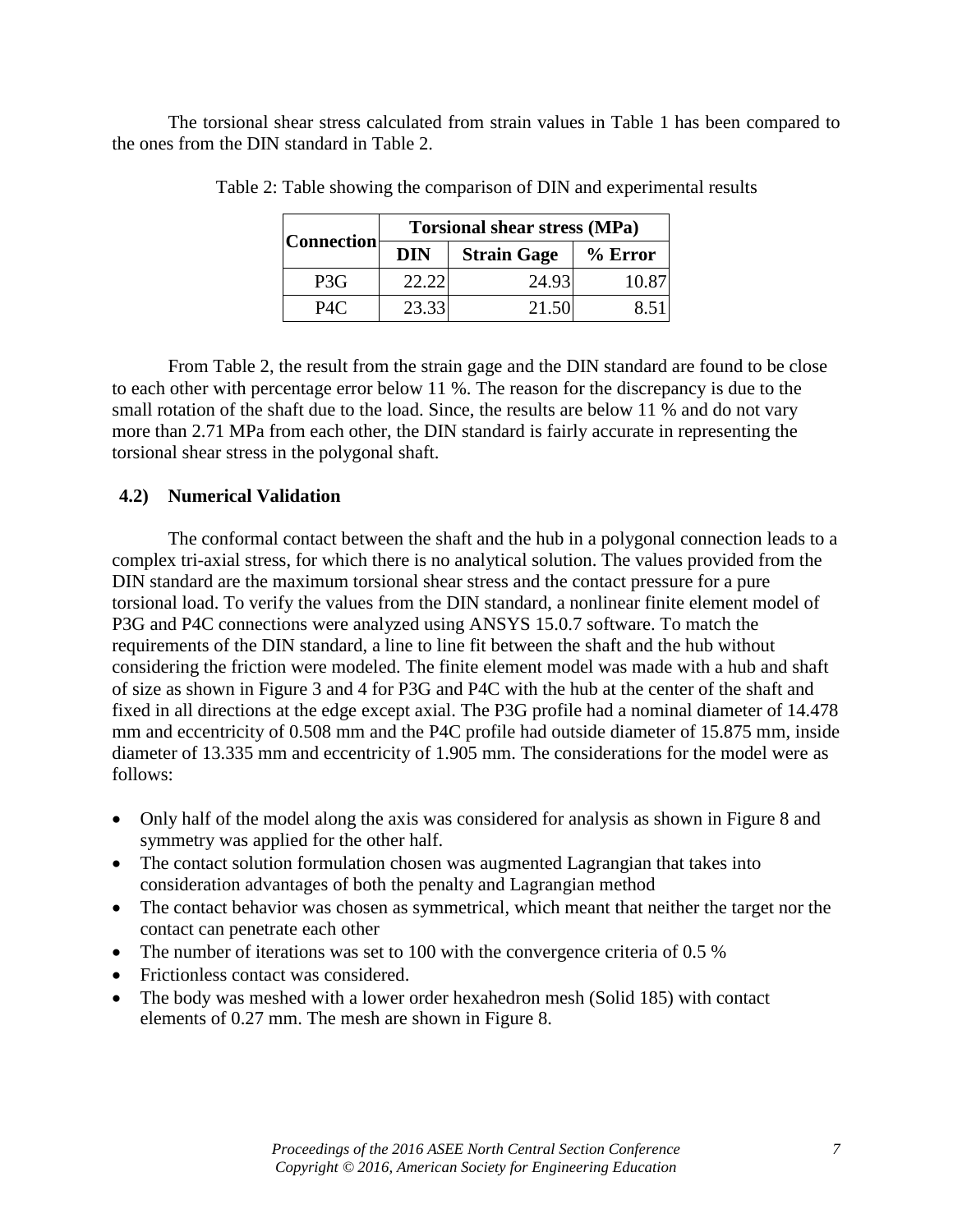

Figure 6: Meshing of three lobe and four lobe connections

A torsional load of 80 Nm was applied around the circumference of the hub while fixing the shaft ends in all directions except axial. The result from the FEA are compared to the result from the DIN standard and are shown in Table 3.

| Profile          | Maximum torsional shear<br>stress (MPa) |        | <b>Contact Stress (MPa)</b>     |         |                |                |            |
|------------------|-----------------------------------------|--------|---------------------------------|---------|----------------|----------------|------------|
|                  | <b>FEA</b><br><b>DIN</b>                |        | <b>FEA</b>                      |         |                |                |            |
|                  |                                         |        | Percentage<br>Difference<br>(%) | Maximum | Average        | Average        | <b>DIN</b> |
|                  |                                         |        |                                 |         | excluding zero | including zero |            |
|                  |                                         |        |                                 |         | stress values  | stress values  |            |
| P <sub>3</sub> G | 154.95                                  | 160.50 | 3.52                            | 2111.30 | 1147.72        | 407.04         | 226.51     |
| P <sub>4</sub> C | 165.54                                  | 168.69 | 1.88                            | 2938.00 | 800.53         | 142.32         | 128.82     |

Table 3: Comparison of FEA and DIN standard for torsional loading of 80 Nm

From the comparison Table 2, the result of FEA seems to be very close to the theoretical maximum torsional shear stress, with percentage difference being only 3.52 % and 1.88 % for P3G and P4C shaft respectively. This shows that the result from the DIN standard can be trusted to find the torsional shear stress developed in the shaft.

Polygonal shafts rarely fail from static loads. One of the common failure is by fretting fatigue.<sup>8</sup> The shaft and hub connection edge act as a site of crack initiation and fracture and pitting for the polygonal shafts. The contact stress developed at the shaft hub interface is the reason for the crack initiation. Contact stress is the major stress in the shaft hub connection and is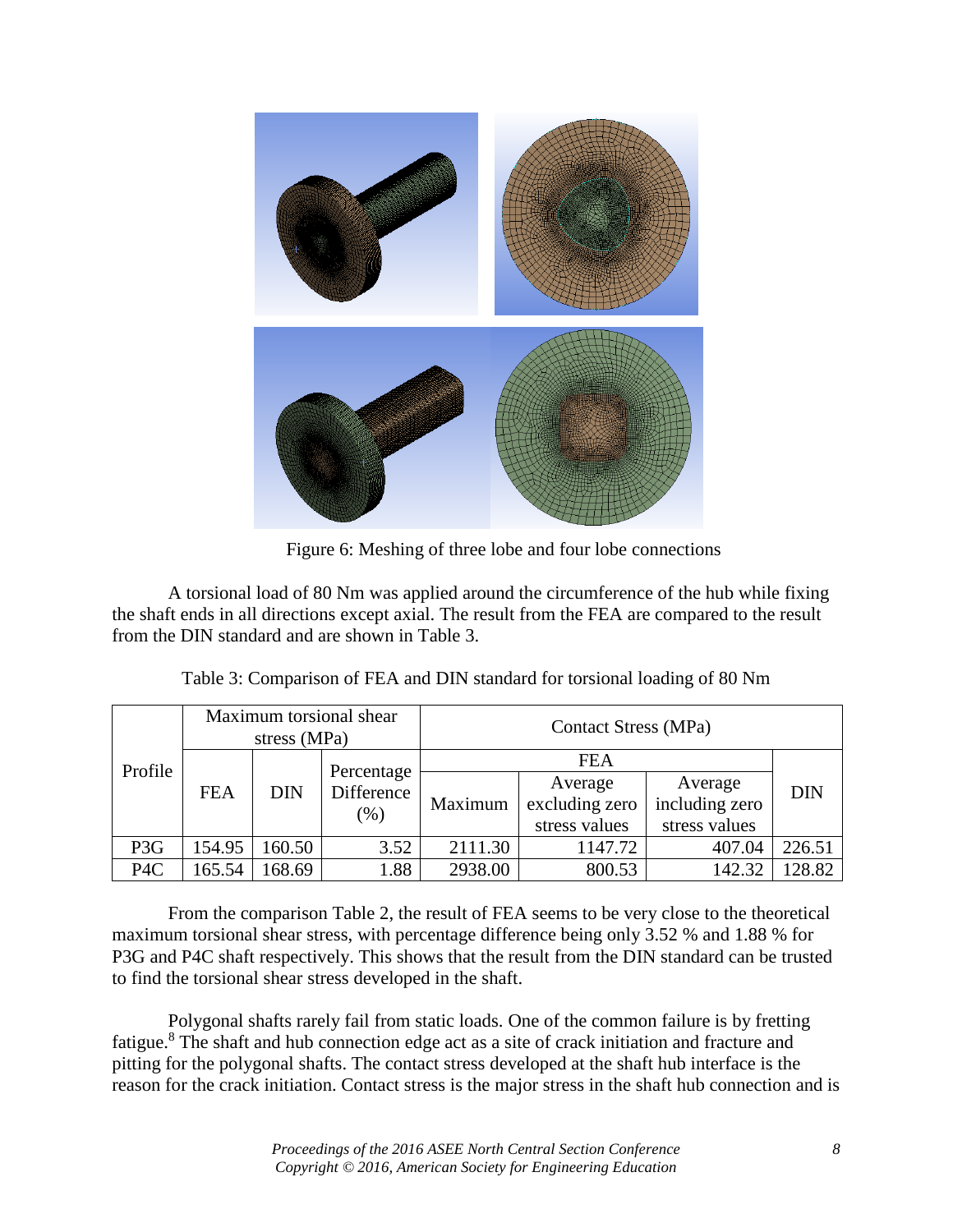highest at the edge of the shaft and hub connection.<sup>8</sup> Hence, validation of the contact stress values from the DIN standard are important for design.

For the current analysis, the contact stress at the edge of shaft hub interface, as in the DIN standard, has been compared to the FEA model. The interface has certain regions where the contact occurs. Although a line to line fit was modeled, the expansion of the hub as a result of the torque causes expansion of the hub and there are distinct areas of contact. The number of area of contact is equal to the number of lobes in the profile. The contact stress around the edge of the hub contact are shown in Figure 9.



Figure 7: Contact stress distribution along the edge of the shaft hub connection

For the P4C shaft, FEA shows the maximum contact stress to be much larger than the contact stress from the DIN standard (22.81 times the contact stress value from the DIN standard). The DIN standard calculates the average contact stress and is much smaller than the maximum stress. By taking the average of the contact stress values excluding zero (assuming no contact in positions where stress is zero), the average is still found to be much higher than the DIN standard (6.21 times the contact stress value from the DIN standard). But, if the average of all the contact stress values along the edge of the shaft hub connection are considered, the values are only 1.1 times the values estimated by the DIN standard, with a difference of only 9.96 %.

For P3G shaft, the results are similar to the P4C shaft. The maximum contact stress is 9.32 times that of the DIN standard. The average contact stress excluding zero stress values (i.e. without contact) is 5.07 times the DIN standard and the average contact stress including the whole closed edge is 1.8 times the DIN standard, with a difference of 57 %.

The deviation of the average contact stress from the DIN standard is due to the theoretical area of contact used in DIN standard. In an actual loading, the hub expands as a result of the torsional load, even in the transition fit and there are distinct area of contact rather than the whole area as seen from Figure 9. So, the distinct smaller area will have to bear greater contact pressure leading to the discrepancy. The maximum contact stress in P4C shaft is 1.39 times that of the P3G shaft from FEA. However, the average contact stress is smaller in the P4C shaft agreeing with the result from the DIN standard. The reason for greater maximum contact stress in P4C shaft is due to the larger maximum pressure angle than the P3G shaft that led to smaller contact area. A careful look at the cross section of the P4C shaft in Figure 1 shows the sharper edge at the discontinuity of the epitrochoidal curve and the grinding circle. The sharper edge has the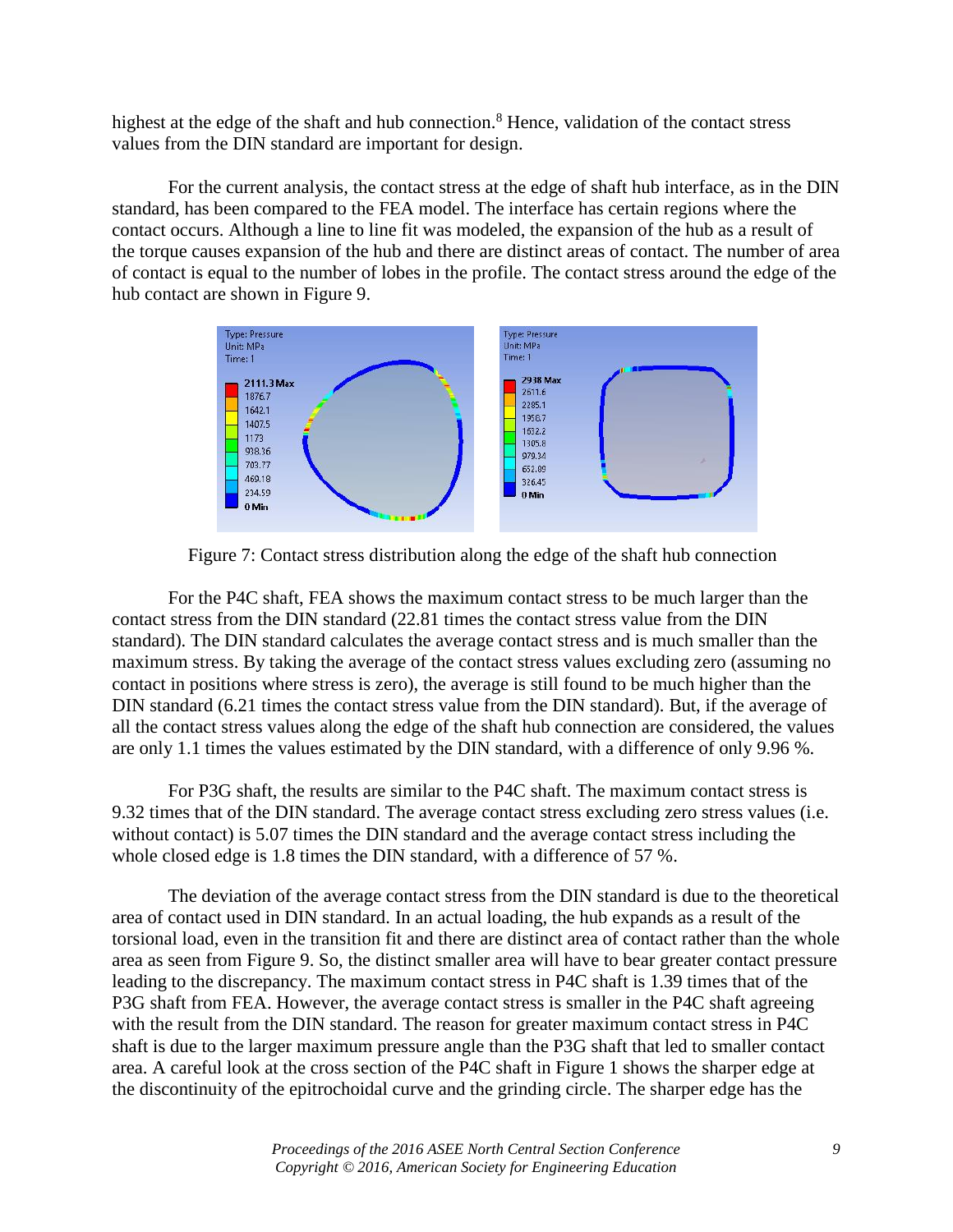largest pressure angle and the shaft hub connection has smaller contact area and larger contact pressure as seen from Figure 9 and 10.



Figure 8: Distribution of von Mises stress along the edge

The von Mises stress distribution for the P3G and P4C shaft hub edge are shown in Figure 10 and follow the same distribution as the contact stress inferring that the contact stress is the major contributor for von Mises stress. It is interesting to note that the von Mises stress is higher than the yield stress for P4C shafts, but the structure does not fail. The reason for this is the localized nature of the contact stress that causes local yielding but does not cause fracture. The polygonal shafts may ultimately develop cracks and pits as a result of these local yielding and fail by fretting fatigue<sup>8</sup> and pitting corrosion.

Based on the result, the DIN standard is found unable to capture the actual contact stress that develops at the shaft hub interface. The values from the DIN standard are lower than the FEA and designing a shaft based on the DIN standard may cause the structure to fail by aforementioned fatigue and pitting much faster than anticipated in a normal circular shaft. Another reason for the not relying on the DIN standard for the contact stress is the lack of results for different fits and consideration of friction, which has also been depicted by Winterfeld<sup>9</sup>.

## **5) Conclusion**

The DIN standard was accurate in predicting the maximum torsional stress developed in polygonal shaft with error of 10.87 and 8.51 % for P3G and P4C shafts respectively from experimental validation using strain gage. The maximum torsional shear stress was also validated from Finite Element Analysis with difference of 3.52 % and 1.88 % for P3G and P4C profiles respectively.

For the contact pressure, the results were much different with the results from FEA being higher than the one from the DIN standard. The maximum contact stress was 22.81 times and 9.32 times the DIN standard for P3G and P4C shafts respectively and the average stress was 6.21 and 5.07 times the values predicted by the DIN standard. This shows that the DIN standard cannot be relied for determining the contact stress. However, since the contact stresses are highly local and don't cause the structure to fail, the possibility of failure by mechanisms as fretting fatigue and pitting is high. Therefore, and the structure needs to be designed using higher safety